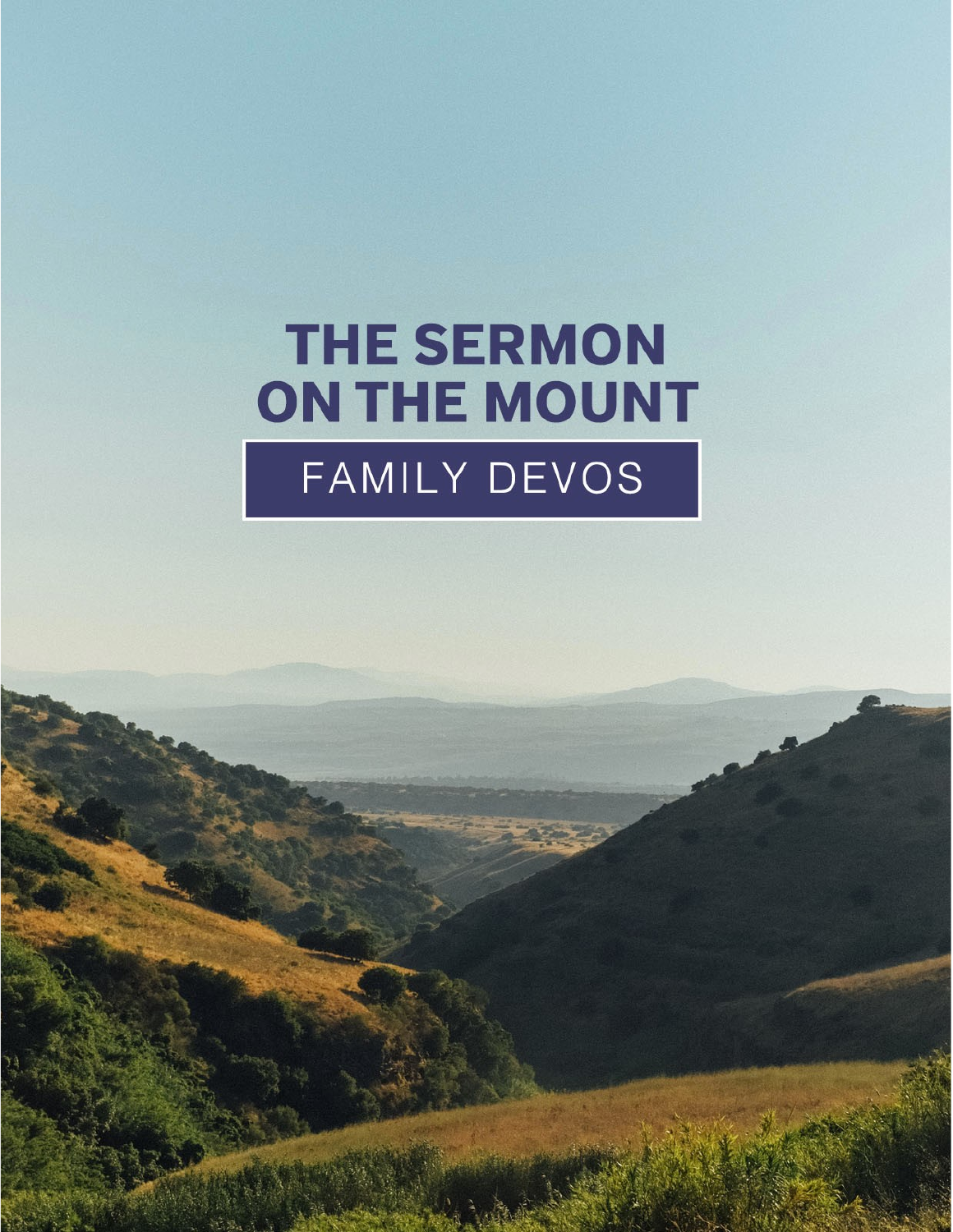## **Going Above and Beyond**

## **Scripture:** Matthew 5:38-42

#### **Memory Verse:** Matthew 5:7

"Blessed are the merciful, For they shall obtain mercy."

### **For My Family:**

How do you respond when others wrong you? Do you want to wrong them back? If someone calls us names or makes fun of us, we are often tempted to get revenge by doing something just as bad (or worse) to get back at them. People in Jesus' day had used God's law as an excuse to get personal revenge when others wronged them, but Jesus taught His followers to live differently. When people wrong us, He wants us to react in love, or as Paul wrote in Romans 12:21, "Do not be overcome by evil, but overcome evil with good."

Jesus doesn't want our hearts to focus on revenge. Instead, He wants our lives to be full of the fruit of the Holy Spirit who lives within us (see Galatians 5:22-23). "'Vengeance is mine. I will repay,' says the LORD" (Romans 12:19). When we try to get revenge, we put ourselves in God's place. Not only that, but revenge is usually motivated anger, not love, and James tells us that "the wrath of man does not produce the righteousness of God," (James 1:20), it only causes more hurt. It leads to war, not peace.

This doesn't mean we should allow others to take advantage of us, but we should ask for God's help to respond in ways that show His love to others. As God's people, this may even look like taking insults without responding in kind. Jesus knew exactly what this was like. He didn't just teach it, He lived it out. But Jesus is talking about more than insults here. He continues by telling us that when people require or ask things of us, we should go above and beyond in a show of love for God and for our neighbor. If someone sues you and gets your coat as payment, give him even more than he is asking for. If someone compels you to go one mile, go even further.

In Jesus' day the Jews were under Roman rule. At anytime a Roman soldier could come and lay his spear on your shoulder, and that meant you had to carry whatever he wanted you to carry for a mile. We saw this when Simon was made to carry Jesus' cross. Jesus is teaching us, not just to do what you are legally required to do, but to go above and beyond. Others seek to do the bare minimum, but followers of Jesus are willing to go the extra mile. After all, our work isn't unto men, it's unto the Lord (Colossians 3:23). We do all for His glory, whether it's sharing what belongs to you, doing yardwork, or cleaning your room.

None of these things come naturally. This is why we have to let God to teach us through His Word and ask for His help. He has given us everything we need to walk with Him day by day. Ask for His help to better love Him and others by going the extra mile.